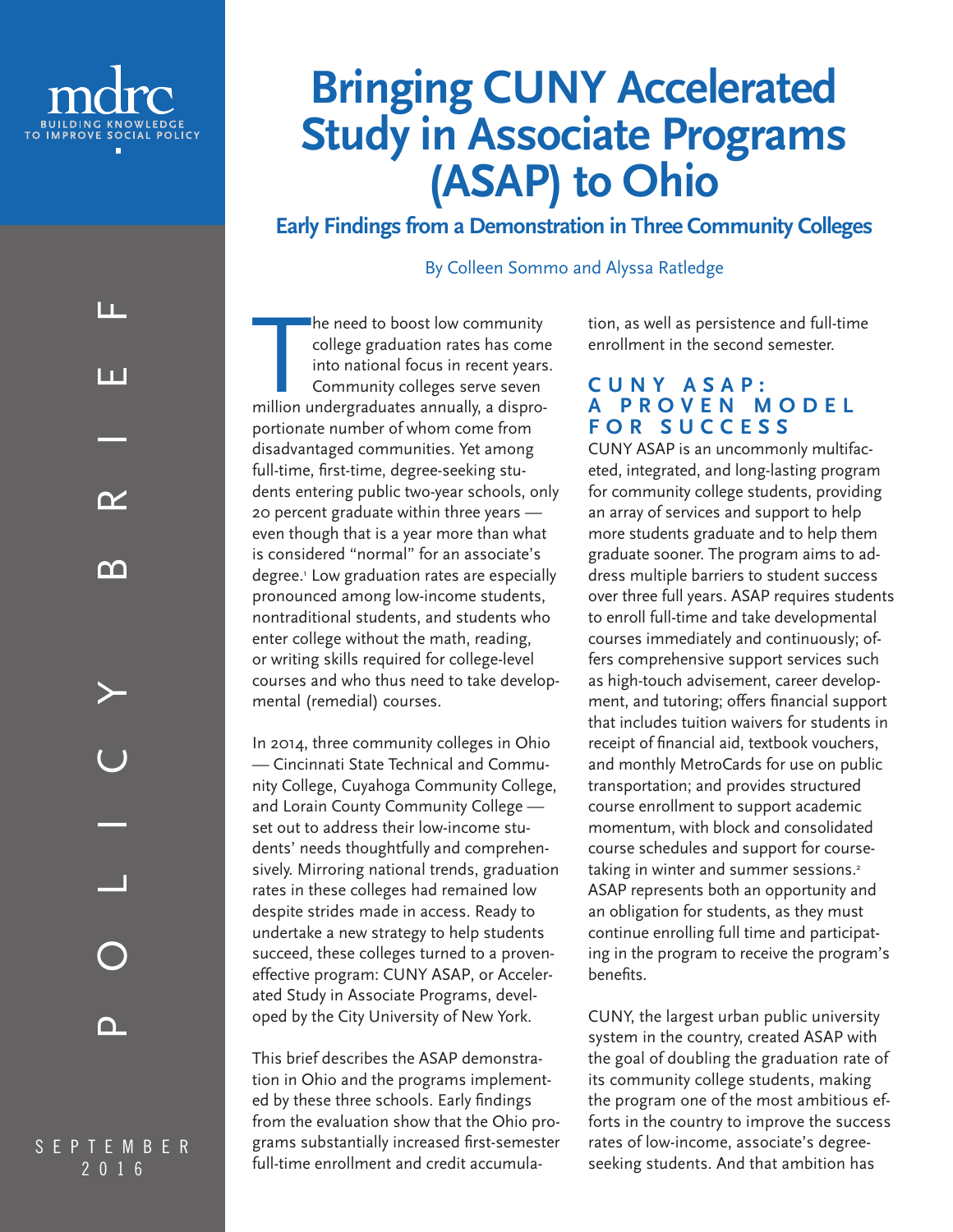been realized: MDRC's random assignment evaluation of CUNY ASAP, looking at two co horts from three community colleges in the system, found that after three years, 40 per cent of ASAP program group students had graduated, compared with just 22 percent of control group students. 3 This is especially remarkable considering that all the students in MDRC's study were low-income and in need of one or two developmental educa tion courses, student populations known to lag behind their peers in academic progress. ASAP's impacts on graduation rates are un paralleled among experimental evaluations in higher education. CUNY's ongoing internal evaluation has found that ASAP continues to graduate exceptionally high percentages of students, even as the program expands to greater numbers of students and across more CUNY campuses. 4

Given these unprecedented findings, MDRC and CUNY partnered to disseminate infor mation about ASAP and explore bringing the ASAP model to other states and colleges. MDRC's evaluation of the ASAP demonstra tion in Ohio will test the extent to which the model can be replicated in colleges and loca tions outside New York City, and whether its effects are similar in new contexts and when serving different student populations. The box on page 3 discusses the choice of Ohio.

#### **A S A P D E M O N S T R A T I O N IN OHIO**

Three Ohio colleges are taking part in the dem onstration:

**• Cincinnati State Technical and Community College:** Cincinnati State is a medium-sized college serving urban Cincinnati and its surrounding area, including Appalachian Ohio and Kentucky. The college serves a racially and geographically diverse popula tion of 10,000 students. Half of Cincinnati State's students are age 25 or older and two-thirds enroll in school part time, re flecting the nontraditional student popula tion the college serves. Cincinnati State's program is called C State Accelerate (CSA).

- **• Cuyahoga Community College (Tri-C):** Tri-C is a large, multicampus college serving Cleve land and its suburbs. Ohio's first community college, Tri-C serves a highly diverse popula tion of 27,000 students, with two-thirds of its students enrolling in school part time. Two of Tri-C's four campuses are participating in the demonstration: East, in Highland Hills, a majority-minority campus that tends to serve a greater proportion of nontraditional stu dents from downtown Cleveland, and West, in Parma, which tends to serve a more tradi tional student population. Tri-C's program is called Degree in Three (D3).
- **• Lorain County Community College:** Lorain is a medium-sized college located in the small city of Elyria in northern Ohio. Lorain's student population of 11,000 includes a wide variety of urban, suburban, and rural stu dents from multiple counties. While Lorain's average student age is a bit younger than the other two schools', it too serves a significant percentage of nontraditional students, and more than 70 percent of students enroll in school part time. Lorain's program is called Students Accelerating in Learning (SAIL).

#### HOW WERE THE PROGRAMS CREATED?

MDRC built a funding consortium to support the demonstration. Funding was to be used for seed capital to the colleges to support the programs, for evaluation and dissemina tion, and for technical assistance provided by CUNY. The Great Lakes Higher Education Guaranty Corporation provided anchor fund ing supplemented with grants from a group of other higher education philanthropies, including the Bill & Melinda Gates Founda tion, the Ford Foundation, the Greater Cincin nati Foundation, Haile U.S. Bank Foundation, KnowledgeWorks, the Kresge Foundation, and the Lumina Foundation. To ensure that the programs would be sustainable over the long term, the colleges committed to an escalat ing match structure in which they absorb an increasing proportion of program costs, typically through a combination of fundrais ing, in-kind contributions, and reallocation of existing resources at the college. This way,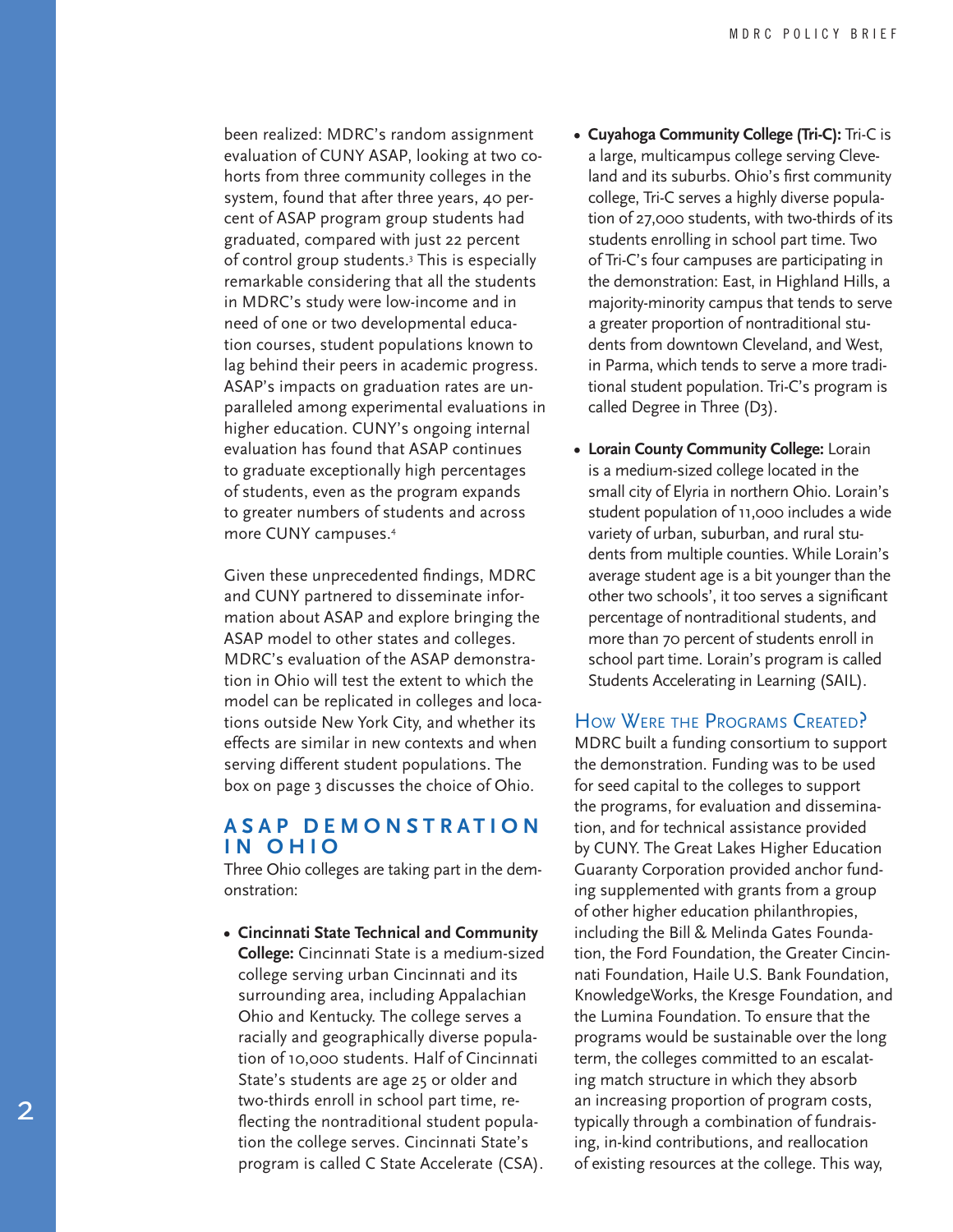should the programs' impacts on students' academic outcomes be positive, the program would continue to serve students beyond the length of the study. The annual incremental costs of the Ohio programs are estimated to be less than \$3,000 per student.

Once this initial funding was secured, the colleges undertook a yearlong planning and piloting process to prepare for study launch. Staff members at all three of the colleges in the evaluation came to the demonstration passionate about student success and with a good handle on the issues their low-income students faced, making the schools good candidates for implementing their own programs based on ASAP. They also had sufficient data capacity and infrastructure to take on the critical data collection and program management element of ASAP. Still, start-up for such a complex program model was demanding. This intensive process included securing commitment to the program from leaders in numerous offices within the college, identifying key staff positions and hiring staff members specifically for the program, securing space on campus for the program to be housed, determining how to put each program component into operation, setting up processes to ensure smooth operation for students, and recruiting students for a spring 2015 pilot.

CUNY and MDRC provided start-up assistance during this period. CUNY provided technical assistance throughout the first year of program operations to support program implementation, ensured a thorough understanding of ASAP, and answered staff questions as they arose. To help oversee the process, the Ohio Department of Higher Education (ODHE, formerly known as the Ohio Board of Regents) took on a coordinating role to form an Ohio ASAP Network to share knowledge among senior leaders and program staff members across the three colleges.5 During the spring 2015 pilot period, CUNY, MDRC, and ODHE worked with the colleges to strengthen program components as needed to ensure the program operated as desired for the full evaluation launch in fall 2015.

## **WHY OHIO?**

At CUNY, ASAP proved to be extremely effective in meeting students' needs and helping them get to graduation. A natural next question was whether such a program could achieve similar results in a different environment and with a different population of students. Ohio mirrors the United States in ways that New York City may not. For example, Ohio reflects national community college trends in serving large populations of nontraditional students and drawing students from a variety of urban, suburban, and rural areas. And while CUNY is a highly centralized university system, Ohio has a decentralized structure, like that found in many other states. The Ohio Department of Higher Education creates policy and coordinates initiatives across the colleges, but the colleges operate independently and almost all decision-making is internal — so understanding how a program like ASAP can operate within it will be instructive.

In addition, just before the programs were launched, Ohio became a 100 percent performance-based funding state. This meant that colleges' performance on key student outcome metrics was to inform the state funding formula in significant and, at the time, unforeseen ways. As a result, the colleges were looking for proven approaches to increase student success and were receptive to programs that would make substantial changes to "business as usual."

#### How Does the Ohio Program Model COMPARE WITH THE CUNY ASAP MODEL?

All three colleges in the Ohio demonstration modeled their programs' services after CUNY ASAP and strove to achieve the same goal of doubling graduation rates. While a few program components had to be adjusted to meet the local context, the goal was to come as close to ASAP as possible. Table 1 presents the two program models side by side for comparison. (Note that Table 1 reflects the CUNY ASAP model as it was at the time the Ohio colleges began their planning period, rather than the version evaluated by MDRC. CUNY continues to refine the program over time as it expands to serve more students.)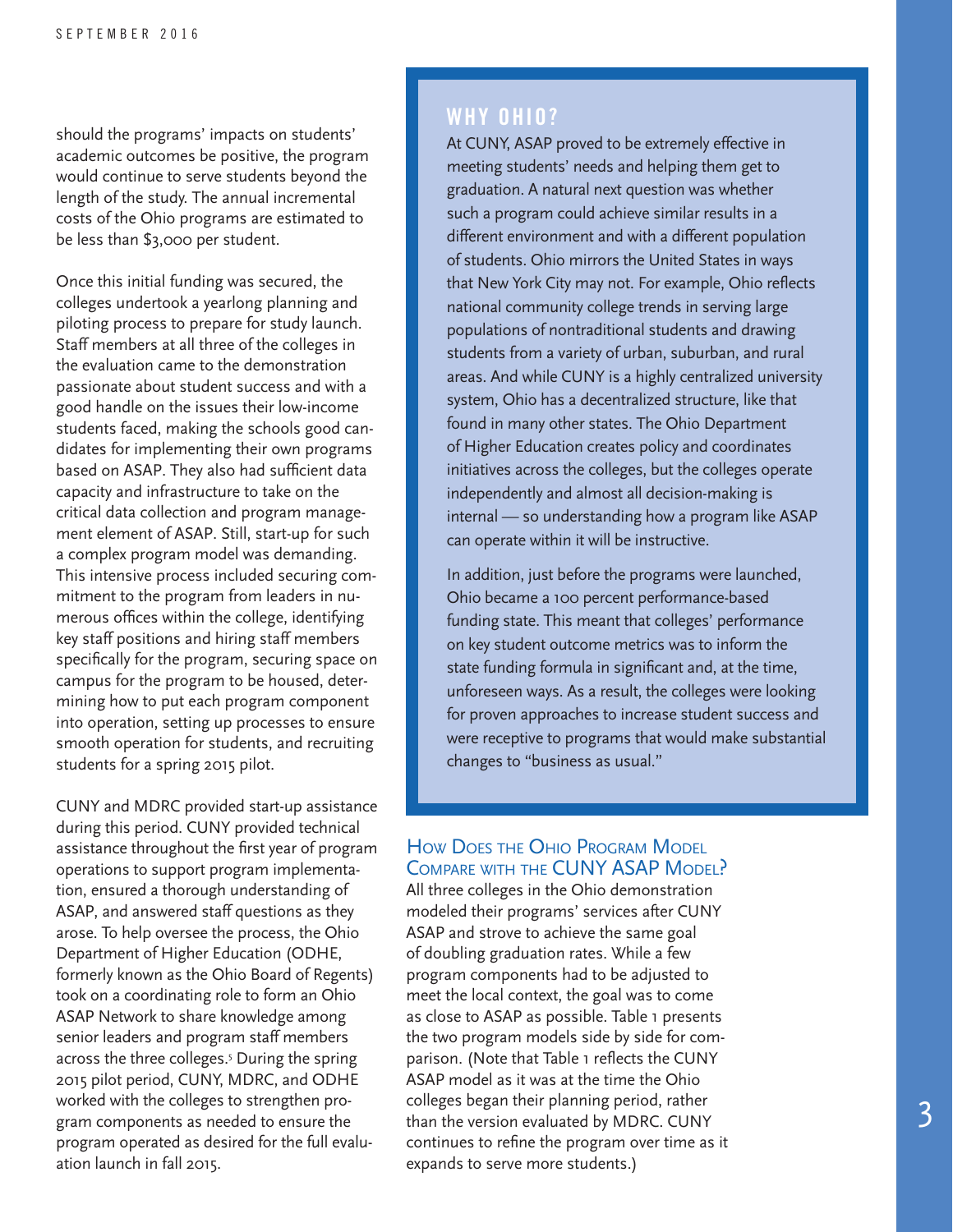# **TABLE 1. CUNY ASAP AND OHIO PROGRAM MODELS**

| <b>CUNY ASAP</b>       |                                                                                                                                                                                                                                                                                                                                                                                                                                                                                                              | <b>Ohio Programs</b>                                                                                                                                                                                                                                                                                                                                                                                                                                                                                                                            |  |  |
|------------------------|--------------------------------------------------------------------------------------------------------------------------------------------------------------------------------------------------------------------------------------------------------------------------------------------------------------------------------------------------------------------------------------------------------------------------------------------------------------------------------------------------------------|-------------------------------------------------------------------------------------------------------------------------------------------------------------------------------------------------------------------------------------------------------------------------------------------------------------------------------------------------------------------------------------------------------------------------------------------------------------------------------------------------------------------------------------------------|--|--|
| $\bullet$<br>$\bullet$ | Full-time enrollment: Required in fall and spring.<br>Summer and winter attendance encouraged and<br>financially covered.<br>Taking developmental courses early: Encouraged<br>consistently and strongly.<br>Graduating within three years: Encouraged<br>consistently and strongly.                                                                                                                                                                                                                         | <b>REQUIREMENTS AND MESSAGES</b><br>Full-time enrollment: Required in fall and spring.<br>Summer attendance encouraged and financially covered.<br>$\bullet$<br>Taking developmental courses early: Encouraged<br>consistently and strongly.<br>Graduating within three years: Encouraged consistently<br>$\bullet$<br>and strongly.                                                                                                                                                                                                            |  |  |
| $\bullet$              | Advising: Students required to visit adviser twice per<br>month in first semester and as directed based on need<br>after that. Caseloads of no more than 150.<br>Career services: Students required to participate in an<br>activity with an ASAP career specialist or an approved<br>event through career services once per semester.<br>Tutoring: Students required to attend tutoring if taking<br>developmental courses, if identified as struggling by<br>faculty/adviser, or if on academic probation. | <b>STUDENT SERVICES</b><br>Advising: Students required to visit adviser twice per<br>month in first semester and as directed based on need<br>after that. Caseloads of no more than 125.<br><b>Career services:</b> Students required to meet with campus<br>$\bullet$<br>career services staff or participate in an approved career<br>services event once per semester.<br>Tutoring: Students required to attend tutoring if taking<br>developmental courses, if identified as struggling by<br>faculty/adviser, or if on academic probation. |  |  |
| $\bullet$              | Tuition waiver: Any difference between financial aid<br>and tuition and fees is waived.<br>Monthly incentive: Monthly unlimited-ride MetroCard,<br>contingent on participation.<br>Textbook assistance: Voucher to cover textbook costs<br>through the campus bookstore.                                                                                                                                                                                                                                     | <b>FINANCIAL SUPPORT</b><br>Tuition waiver: Any difference between financial aid and<br>tuition and fees is waived.<br>Monthly incentive: Monthly \$50 gas/grocery gift card,<br>$\bullet$<br>contingent on participation.<br>Textbook assistance: Voucher to cover textbook costs<br>$\bullet$<br>through the campus bookstore.                                                                                                                                                                                                                |  |  |
|                        | <b>Blocked courses and consolidated schedules: Course</b><br>sections reserved and seats held in specific sections of<br>general or developmental education courses for ASAP<br>students during the first year. Early registration for<br>ASAP students.<br>ASAP seminar: Students attend an ASAP-only student<br>success seminar during their first year.                                                                                                                                                   | <b>COURSE ENROLLMENT</b><br><b>Blocked courses and consolidated schedules: Seats</b><br>held in specific sections of general or developmental<br>education courses for program students during the first<br>year. Early registration for program students.<br>$\bullet$<br>First-year seminar: New students required to take a<br>student success course in the first semester, ideally in a<br>section with other program students.                                                                                                            |  |  |
|                        | Program management: CUNY Academic Affairs<br>provides overall administration and evaluation and<br>supports college programs, which deliver direct<br>student services.<br>Dedicated staffing: Fully ASAP-dedicated staff led by a<br>director who reports to the college's chief academic officer.                                                                                                                                                                                                          | PROGRAM MANAGEMENT<br><b>Program management:</b> Managed locally within each<br>college, with periodic convenings and data sharing<br>among the Ohio ASAP Network.<br>Dedicated staffing: Fully dedicated program staff led by<br>$\bullet$<br>a director who reports to the provost or another senior<br>leader at the college.                                                                                                                                                                                                                |  |  |

SOURCES: Program model information from the City University of New York (CUNY) and the Ohio demonstration colleges.

As Table 1 illustrates, the models are substantially similar. The focus on full-time enrollment, immediate and continuous developmental course-taking, and three-year graduation remain; the only change to requirements and messages is the elimination of winter enrollment,

4

as none of the three Ohio colleges offer winter session courses. Likewise, the robust student service offerings are all part of the Ohio model, with comprehensive and intrusive advising, low advising caseloads, and requirements for tutoring and career service visits. Structured course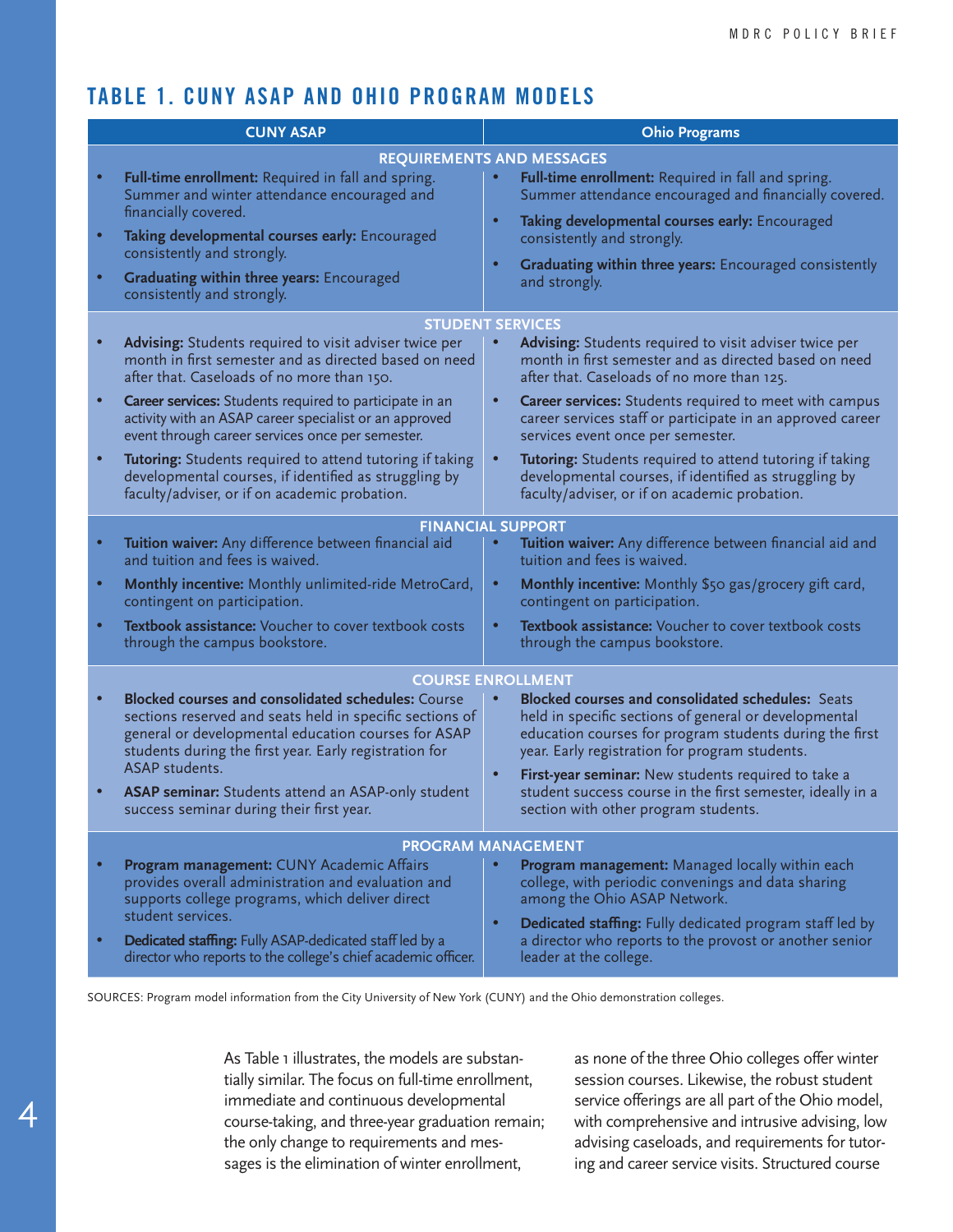enrollment was modeled on CUNY ASAP; programs hold seats in specific course sections and ensure early registration for students. Rather than creating a special seminar course for the program, Ohio program staff members decided to enroll program students in specified sections of existing student success courses.

The financial support consisting of a tuition waiver and textbook assistance in the Ohio model closely mirrors that of ASAP. However, finding an analogous monthly incentive was a challenge for the Ohio schools. While a MetroCard makes a salient incentive in New York City, where nearly everyone uses public transportation, no one card could address the variety of transportation needs that Ohio's students have. Instead, the three colleges offer \$50 gift cards for use at local gas and grocery store chains. This allows students to offset some of their transportation costs if they drive or carpool to school, while still providing a benefit to students who take public transportation — namely, assistance in buying groceries or other necessities at a local store.<sup>6</sup> But the value of these cards is considerably less than an unlimited MetroCard both financially (a monthly MetroCard costs \$116.50) and logistically (this incentive will not *completely* cover transportation costs for most students).

A notable difference between CUNY ASAP and the Ohio model is the program management and oversight structure. Program management — including oversight, data collection, reporting, and iterative improvement — has been critical to ASAP's success, and it is emphasized in both models. At CUNY, much of this responsibility is handled centrally by a dedicated ASAP team in the CUNY Office of Academic Affairs, in partnership with the colleges. Since Ohio's colleges and universities have decentralized governance, with local boards for each college, the Ohio programs implemented a local data collection and management structure, with college leaders providing program oversight. Just as in CUNY ASAP, though, the Ohio programs hired dedicated staff members who work only with the program and their students.

As described below, part of the research study in the Ohio demonstration involves investigating the degree to which the Ohio colleges' programs were implemented as designed. A future report will look at this question. Of importance for the findings presented here, however, is that all three colleges were able to implement most program components before the start of the fall 2015 semester. Ongoing technical assistance and program improvement feedback from CUNY and MDRC continued throughout the 2015- 2016 school year to strengthen the program.

#### **W H A T I S T H E E V A L U A T I O N EXAMINING?**

The Ohio ASAP demonstration project aims to determine whether three community colleges in Ohio can successfully implement programs modeled after CUNY ASAP and to evaluate the effectiveness of the program on student academic outcomes. Specifically, the evaluation will answer the following key questions:

- How do the Ohio programs compare with CUNY ASAP? How were the Ohio programs put into effect, to what degree were they implemented with fidelity to the model, and to what extent was there a difference in services received between the program and control groups?
- What is the effect of the Ohio programs on academic performance, and do the effects vary across student populations and settings? Are the results of the Ohio demonstration consistent with the results of the CUNY ASAP evaluation?
- What are the costs associated with the Ohio programs, are the programs cost-effective, and is the model financially sustainable?

The evaluation is using a random assignment design. Eligible, interested individuals were randomly assigned either to a program group, whose members have the opportunity to participate in the Ohio programs, or to a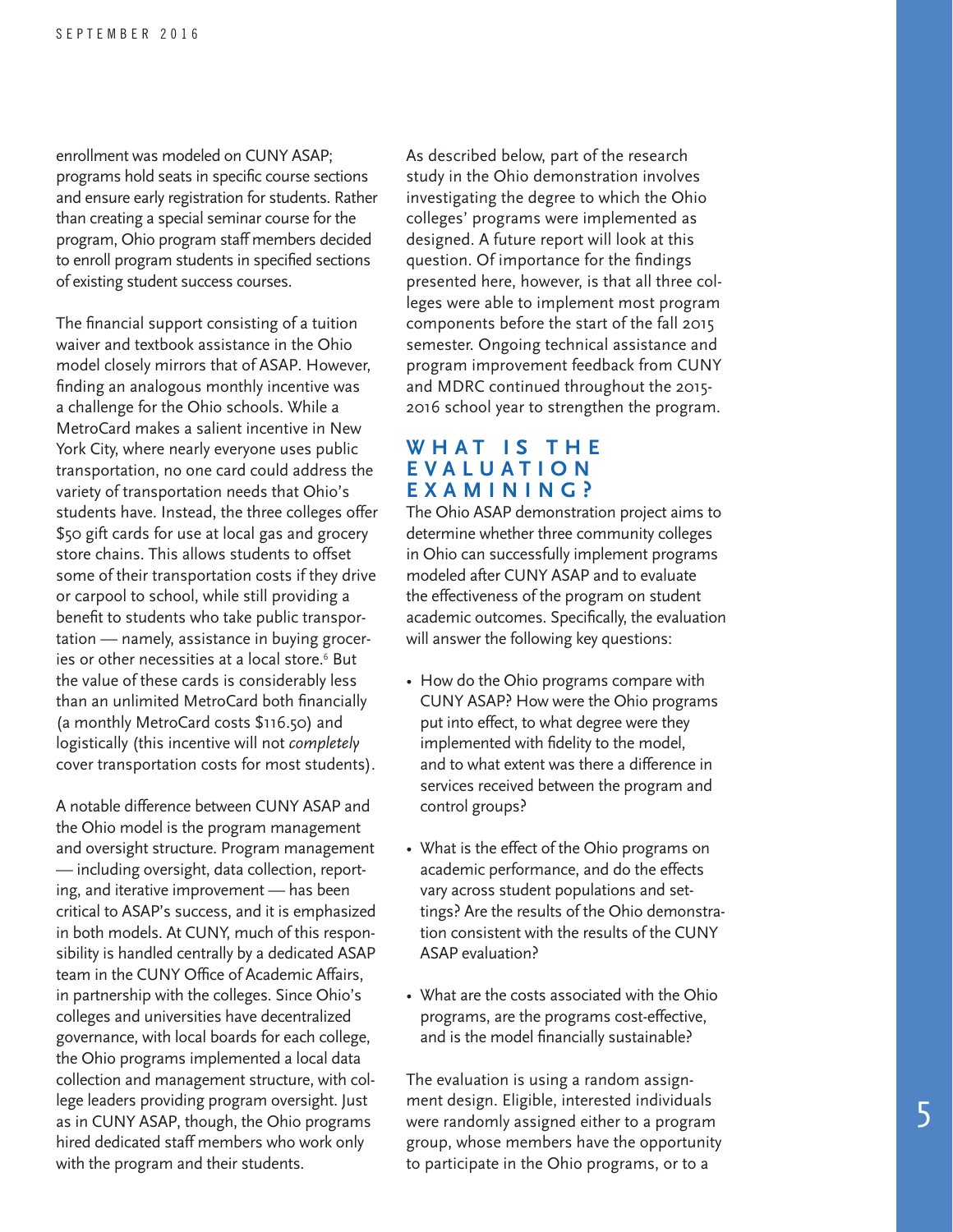control group, whose members cannot participate in these programs but have the opportunity to participate in all of their college's usual offerings and services. The academic outcomes for the program group and control group will be compared over time to estimate the impact, or "value added," of the Ohio programs. Because the two groups of students are similar at the outset, later meaningful differences in outcomes can be attributed with confidence to the program.

Both groups of students will be tracked for at least three years to estimate the effects on persistence, full-time enrollment, credits earned, and degree attainment. This report examines impacts during students' first and second semesters in the study based on student transcripts provided by the participating colleges.

#### **W H O I S I N T H E EVALUATION?**

The Ohio programs targeted students who met the following criteria: They were lowincome (Pell eligible), college-ready or in need of developmental education,<sup>7</sup> degree seeking, willing to attend full time, and in a major where a degree can be completed within three years. Students could be new to the college or continuing students with up to 24 credits.

Students were randomly assigned for the study in three groups, or cohorts: one before the spring 2015 semester,<sup>8</sup> another before fall 2015, and another before spring 2016. Before each semester, college advisers and other staff members contacted eligible students to describe the program and research activities related to the demonstration. Students who agreed to participate in the study filled out a baseline questionnaire, signed an informed consent form, and were randomly assigned to either the program group or the control group. Eligible consenting students had at least a 50 percent chance of being assigned to the program group. The study includes approximately 1,500 students.

Table 2 presents selected baseline characteristics of the sample members in the study, both by college and overall. (For more information

on characteristics, see Supplementary Tables S.1 and S.2, available online.)<sup>9</sup> It is important to note that about half the students in the sample are considered nontraditional, often a risk factor for postsecondary success,<sup>10</sup> based on being age 24 or older, working full time, having children, or not having earned a high school diploma. Cincinnati State has the largest portion of nontraditional students, at roughly 6 out of 10 students, mainly due to the college's higher proportion of older students and parents. Across the three colleges, 60 percent of the sample were employed at the time of study intake, with about a quarter of those working full time. In addition, the research sample is racially and ethnically diverse: Approximately 54 percent of the students identified themselves as Hispanic, black, Asian, multiracial, Native American, or "other."

Compared with the CUNY ASAP evaluation sample, students in the Ohio sample are somewhat older (average age 23.1 compared with 21.5), are more likely to be parents (27.0 percent versus 15.3 percent), and are twice as likely to be working (60.0 percent versus 31.3 percent).<sup>11</sup> Given the differences in populations, this evaluation will help answer questions about ASAP's viability in different institutions, including those serving predominantly nontraditional students.

#### **EARLY FINDINGS**

This brief presents academic data for the spring 2015 and fall 2015 cohorts, which comprise 921 students, or approximately 60 percent of the full study sample. The follow-up period is limited to students' first semester after being randomly assigned and their preliminary registration data for the second semester, and includes data from the school of study intake only.12 For the spring 2015 cohort, the first semester includes enrollment and credit information from spring 2015 and summer 2015. For the fall 2015 cohort, the first semester is fall 2015. These early findings show that students who were offered the program had better shortterm outcomes, including positive effects on enrolling full time, earning more credits, and persisting into the second semester.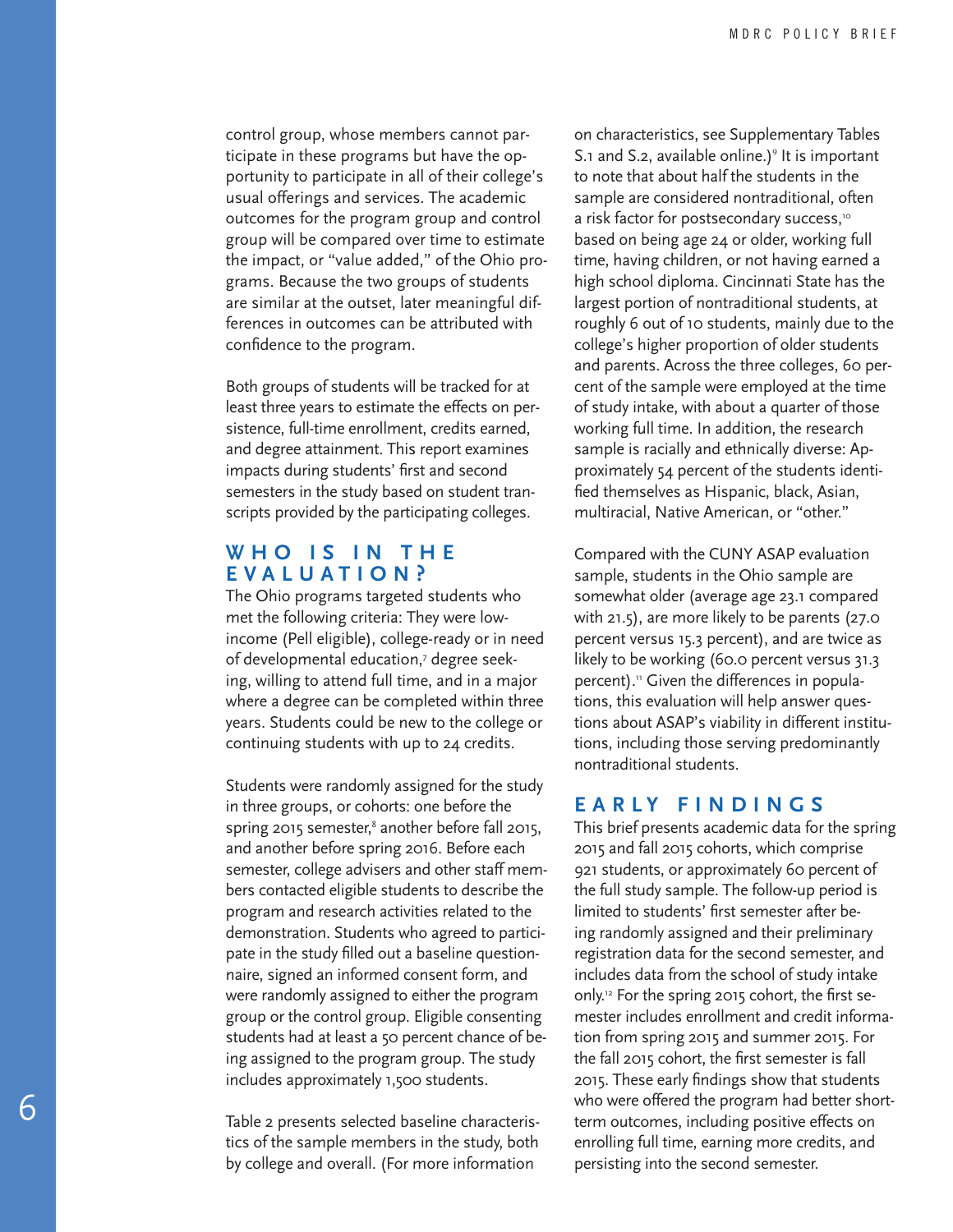# **TABLE 2. SELECTED CHARACTERISTICS OF SAMPLE MEMBERS AT BASELINE**

| <b>CHARACTERISTIC (%)</b>                | <b>FULL</b><br><b>SAMPLE</b> | <b>CINCINNATI</b><br><b>STATE</b> | <b>LORAIN</b> | <b>TRI-C</b> |  |  |
|------------------------------------------|------------------------------|-----------------------------------|---------------|--------------|--|--|
| <b>AGE</b>                               |                              |                                   |               |              |  |  |
| 19 years or younger                      | 47.6                         | 29.5                              | 57.5          | 54.0         |  |  |
| 20 to 23 years                           | 21.7                         | 26.3                              | 17.3          | 21.9         |  |  |
| 24 years or older                        | 30.7                         | 44.2                              | 25.1          | 24.1         |  |  |
| RACE/ETHNICITY <sup>a</sup>              |                              |                                   |               |              |  |  |
| <b>Hispanic</b>                          | 9.6                          | 3.1                               | 16.7          | 8.2          |  |  |
| <b>White</b>                             | 45.9                         | 34.3                              | 55.5          | 46.4         |  |  |
| <b>Black</b>                             | 34.8                         | 51.4                              | 19.0          | 36.0         |  |  |
| Otherb                                   | 9.7                          | 11.1                              | 8.8           | 9.4          |  |  |
| <b>Female</b>                            | 63.9                         | 62.5                              | 65.9          | 63.1         |  |  |
| <b>Currently employed</b>                | <b>60.0</b>                  | 62.1                              | 59.3          | 58.8         |  |  |
| <b>Married</b>                           | 8.5                          | 9.9                               | 8.5           | 7.3          |  |  |
| Has any children                         | 27.0                         | 35.2                              | 26.2          | 20.4         |  |  |
| First person in family to attend college | 33.9                         | 36.4                              | 30.8          | 34.7         |  |  |
| Nontraditional student <sup>c</sup>      | 46.8                         | 58.6                              | 39.4          | 43.6         |  |  |
| <b>SAMPLE SIZE</b>                       | 1,505                        | 468                               | 513           | 524          |  |  |

SOURCE: MDRC calculations using baseline information form data.

NOTES: Tri-C = Cuyahoga Community College.

Distributions may not add to 100 percent because of rounding.

 Missing values are included in variable distributions only for characteristics with more than 6 percent of the full sample missing. This does not apply to any characteristics in this table.<br><sup>a</sup>Respondents who said they are Hisp

Respondents who said they are Hispanic and chose a race are included only in the "Hispanic" category.

<sup>b</sup>The "Other" category includes Asian/Pacific Islander, Native American/Alaska Native, multiracial, and other races and ethnicities.

 <sup>c</sup> Nontraditional students are defined as those who were 24 or older, worked 35 or more hours per week, had children, or did not receive a high school diploma and were not enrolled in high school at the time of random assignment. Students are listed as nontraditional if they fit any of these

characteristics. Students are considered to be missing in the nontraditional category if they were missing two or more of these variables and have no other nontraditional characteristic; less than 6 percent of the study sample falls into this category.

#### Ohio Programs Boost Enrollment and Credit Attainment

Figure 1 illustrates enrollment and full-time enrollment for the first two semesters. In the first semester, the program and control groups enrolled in one or more courses at similar rates. This was expected, as the programs targeted students who were already matriculated at the college. However, students in the program group were much more likely to enroll in school full time (defined as enrolling in 12 or more credits). The estimated impact is 17.6 percentage points, or a 26 percent increase over the control group average of 67.0 percent. This result is noteworthy, given that both groups had agreed to attend full time before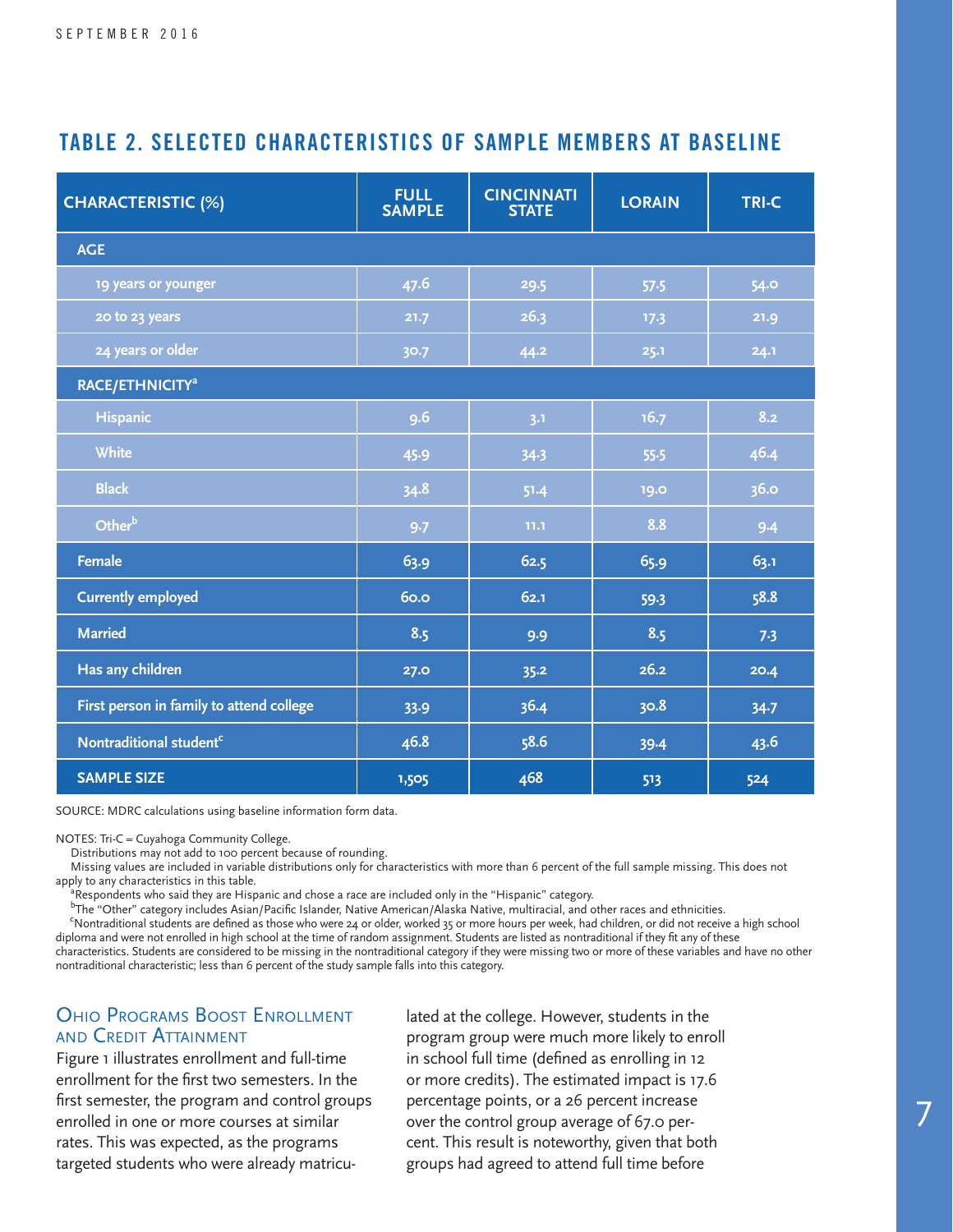# **FIGURE 1. OHIO PROGRAMS BOOST ENROLLMENT**





NOTES:  $FT = full-time$ .

Estimates are for cohorts 1 and 2 only, a total of 921 students.

Outcomes are based on courses in which students are still enrolled as of the end of the add/drop period.

A two-tailed t-test was applied to differences between research groups. Statistical significance levels are indicated as: \*\*\* = 1 percent; \*\* = 5 percent; \* = 10 percent.

 Estimates are adjusted by site, cohort, gender, intended enrollment level, parental status, marital status, weekly hours worked, dependence on parents for 50 percent or more financial support, whether student is the first family member to attend college, and whether student earned a high school diploma.

 <sup>a</sup> Full-time enrollment is defined as enrollment in 12 or more credits.

> random assignment; without the program's support, many more control group students quickly dropped to part-time status. Moreover, this finding demonstrates that there is a sizable group of students who currently enroll part time but who, if given the right set of requirements and support, will attend school full time.

> In the second semester, there is a large, 12.0 percentage point impact on persistence: 81.7 percent of the program group enrolled in one or more courses compared with 69.7 percent of the control group. The impact on full-time enrollment continued and increased in this semester to 24.2 percentage points, or a 50 percent increase over the control group average of 48.4 percent.

Figure 2 presents credits attempted and earned. In the first semester, students in the program group attempted and earned 1.4 more credits, on average, than the control group. This pair of findings is important, as

it shows that students in the program group were able to manage their increased course load. In the second semester, the impact on credits attempted grows to 2.3 credits and represents an increase of 28 percent over the control group level of 8.2 credits. (See Supplementary Table S.3, available online, for a summary of early impacts.)

#### How Do the Effects of the Ohio PROGRAMS COMPARE WITH THE EFFECTS of CUNY ASAP?

CUNY has achieved unparalleled effects on academic outcomes, including persistence, credit accumulation, and degree completion, for its ASAP students. Like the CUNY ASAP findings, the early impacts in Ohio are among the largest MDRC has found in higher education evaluations. The sizes of the impacts are comparable, though the estimates themselves vary some. For example, CUNY's control group enrolled at higher rates and earned more credits than did the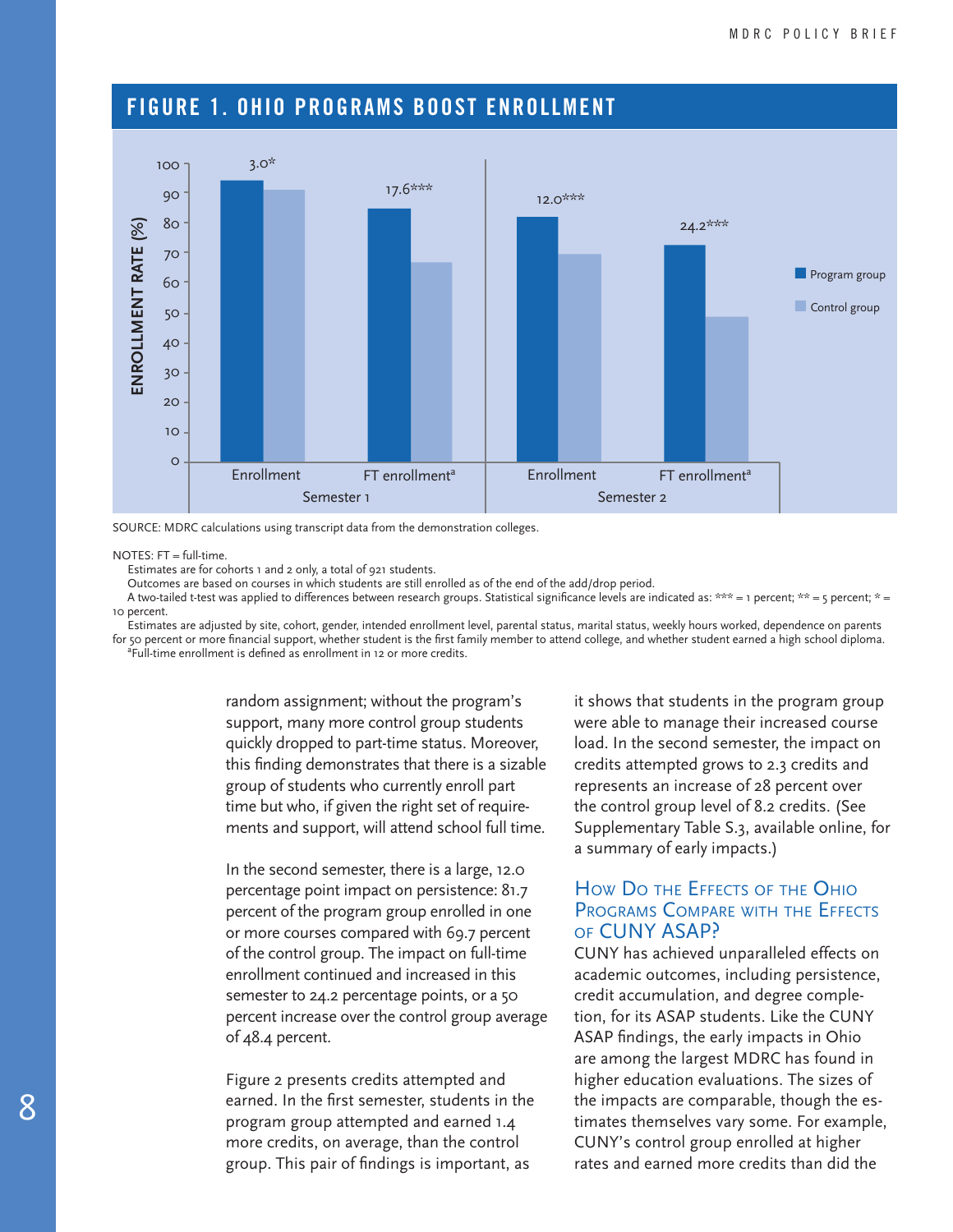

# **FIGURE 2. OHIO PROGRAMS INCREASE CREDITS ATTEMPTED AND EARNED**

SOURCE: MDRC calculations using transcript data from the demonstration colleges.

NOTES: Estimates are for cohorts 1 and 2 only, a total of 921 students.

A two-tailed t-test was applied to differences between research groups. Statistical significance levels are indicated as: \*\*\* = 1 percent; \*\* = 5 percent; \* = 10 percent.

 Estimates are adjusted by site, cohort, gender, intended enrollment level, parental status, marital status, weekly hours worked, dependence on parents for 50 percent or more financial support, whether student is the first family member to attend college, and whether student earned a high school diploma. <sup>a</sup>Measures of credits earned do not exclude courses passed more than once.

control group in Ohio. These differences may be a result of differences in the types of students served across the two evaluations, as well as different structures, resources, services, and activities offered to students outside of the program.

Estimates of the short-term impacts for the first two cohorts of the Ohio programs are quite similar to those observed in MDRC's evaluation of CUNY ASAP. For example, the Ohio program's estimated effects on persistence to the second semester (12.0 percentage points) and full-time enrollment in the second semester (24.2 percentage points) are strikingly similar to CUNY ASAP's effects on the same outcomes (10.3 and 20.4 percentage points, respectively). Both programs also had sizable impacts on full-time enrollment during the first program semester.

Like CUNY ASAP, the Ohio programs have also produced a large effect on first-semester credit accumulation. The magnitude of this estimated effect in Ohio is somewhat smaller than at CUNY (1.4 credits versus 2.1 credits). That said, the difference between these estimated effects is not statistically discernible by conventional standards. The somewhat smaller estimated effect on credits earned in Ohio may be caused, in part, by the lack of availability of a winter intersession. A comparison of the effects on credits earned in the main fall or spring sessions only (excluding summer and winter courses) show more comparable effect estimates (1.2 credits in Ohio versus 1.5 credits in CUNY). This structural scheduling difference may prove to be an important contrast between the Ohio and CUNY contexts, and the study will continue to examine effects with and without intersessions.

The Ohio programs' early effects on academic outcomes for the first two cohorts are very promising. As the programs are designed to provide students with comprehensive sup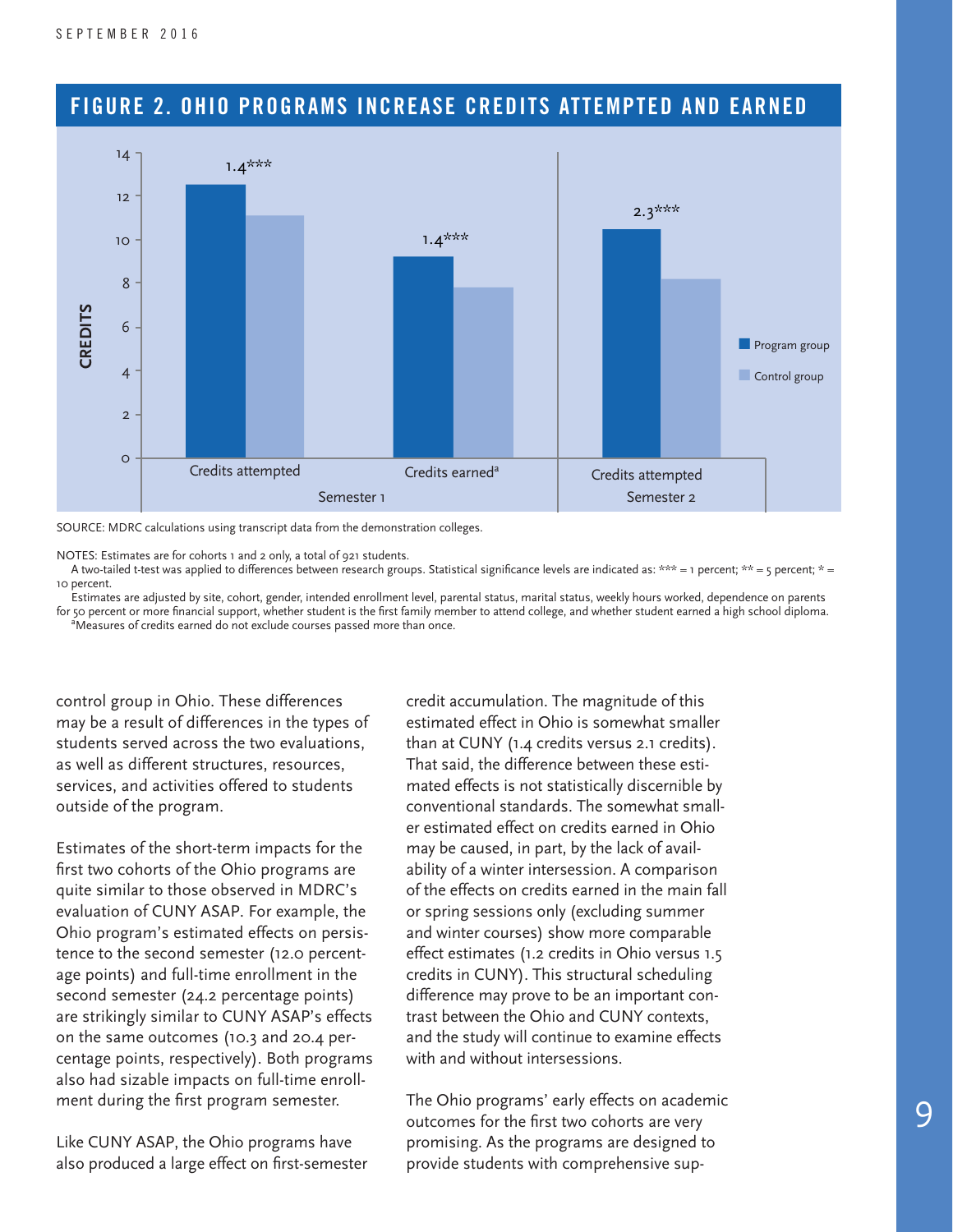port for three years, it will be important to see whether the early success in Ohio translates into large effects on three-year graduation rates, as has been the case in CUNY ASAP.

#### **WHAT'S NEXT?**

MDRC's evaluation will continue tracking longer-term academic data. In addition, the evaluation will examine the implementation of the Ohio programs, including fidelity to the model and the key differences between the programs and standard college services, and analyze the cost-effectiveness of the Ohio programs.

CUNY ASAP's impact on student success is so convincing that the City of New York has made a significant investment in the program's expansion across CUNY. In the 2018-2019 school year, ASAP will enroll 25,000 students, representing approximately 50 percent of all incoming first-time, full-time associate's degree-seeking students.

All three Ohio colleges are acting on their pro grams' results, too, bringing in a new fall 2016 cohort, both to continue serving their students and to ensure that the infrastructure for their programs remains intact. In addition, there is interest in bringing more Ohio colleges into the Ohio ASAP Network, so that programs based on the ASAP model can reach students across the state. Lessons from CUNY ASAP have already begun to inform decision making at the state level: Beginning in 2016, Ohio's state need-based financial aid program, the Ohio College Opportunity Grant (OCOG), has been reinstated for community college students who have exhausted their Pell grants and want to enroll in a third term in an academic year (for instance, enrolling in summer courses). OCOG will provide these students with partial tuition coverage to attend during this term. This policy change will make it easier for students — in the Ohio ASAP demonstration and beyond — to continue enrolling and accumulating credits outside the fall and spring semesters.

Beyond Ohio, and with support from the Gates Foundation, MDRC and CUNY are con - ducting broad outreach and targeted recon naissance efforts to build interest in and as sess capacity for implementation of the ASAP model among higher education policymakers and practitioners across the country.

#### **CONCLUSION**

The Ohio programs' early effects on stu dents' academic outcomes are very prom ising and raise the prospect of continued success as students progress through their college careers. Just as noteworthy, these impacts demonstrate that colleges attempt ing to implement a program based on CUNY ASAP can be successful. It is important to note that the colleges in this study have sup port from their senior leadership; have cham pions on the ground, such as the program's dedicated staff; have devoted substantial time to planning and piloting the programs; and have received significant technical as sistance from CUNY and operational support from MDRC. Implementing programs based on CUNY ASAP is a major undertaking, but as shown in this brief, early findings demon strate that these programs can dramatically improve academic outcomes for low-income community college students.

#### **NOTES**

1 Snyder, de Brey, and Dillow (2016).

2 For more detail about CUNY ASAP components and implementation, see City University of New York Office of Academic Affairs (2015).

3 Scrivener et al. (2015).

4 For more information, see City University of New York (2016).

5 Another goal of the Ohio ASAP Network is to inform the other 20 community colleges in the state about the experiences of these 3 colleges, with the intention of expanding the program to other schools.

6 Each college offers gift cards to a different store. Each selected a chain that is ubiquitous in the local area and relevant to students.

7 Two of the colleges define students meeting the developmental education criterion as those who have no more than two developmental course needs, and the third defines them as students who can complete their developmental course work within one year.

8 One college enrolled, and randomly assigned, a small number of students ( $n = 70$ ) into the study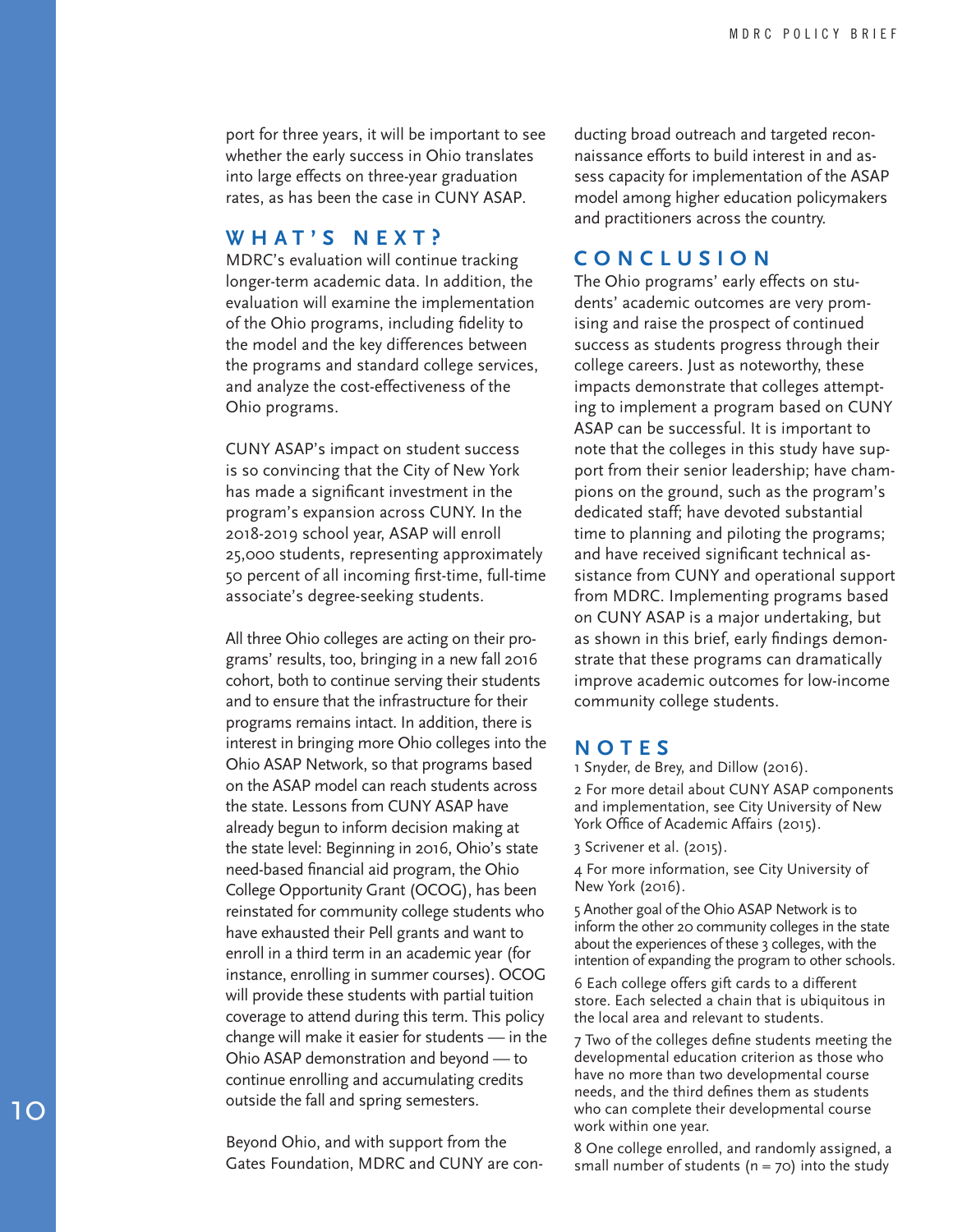in spring 2015. During this semester, the other two colleges conducted pilots, without random assignment, and those students are not included in the research sample.

9 Supplementary Tables S.1 to S.3 can be found in Colleen Sommo and Alyssa Ratledge, "Bringing CUNY Accelerated Study in Associate Programs (ASAP) to Ohio: Supplementary Tables," September 2016, on MDRC's website (www.mdrc.org).

10 Horn and Carroll (1996).

11 Scrivener et al. (2015).

12 These data cannot determine, therefore, whether students enrolled in a different college. Future reports will include data from the National Student Clearinghouse, which tracks enrollment and degree attainment from over 3,600 postsecondary institutions nationwide.

#### **REFERENCES**

City University of New York. "ASAP: Evaluation." 2016. Website: http://www1.cuny.edu/sites/asap/ evaluation/#cuny-evaluation.

City University of New York Office of Academic Affairs. 2015. *Inside ASAP: A Resource Guide on Program Structure, Components, and Management*. New York: City University of New York.

Horn, Laura J., and Dennis C. Carroll. 1996. *Nontraditional Undergraduates: Trends in Enrollment from 1986 to 1992 and Persistence and Attainment Among 1989-90 Beginning Postsecondary Students*  (NCES 97-578). Washington, DC: Office of Educational Research and Improvement, U.S. Department of Education. Website: https://nces.ed.gov/ pubs/web/97578g.asp.

Scrivener, Susan, Michael J. Weiss, Alyssa Ratledge, Timothy Rudd, Colleen Sommo, and Hannah Fresques. 2015. *Doubling Graduation Rates: Three-Year Effects of CUNY's Accelerated Study in Associate Programs (ASAP) for Developmental Education Students*. New York: MDRC.

Snyder, Thomas D., Cristobal de Brey, and Sally A. Dillow. 2016. *Digest of Education Statistics 2014*. Washington, DC: National Center for Education Statistics, Institute of Education Sciences, U.S. Department of Education.

#### **ACKNOWLEDGMENTS**

MDRC would like to thank the funders for their support in implementing and evaluating the Ohio Accelerated Study in Associate Programs (ASAP) demonstration. This brief and the evaluation upon which it is based are funded by the Great Lakes Higher Education Guaranty Corporation, the Bill & Melinda Gates Foundation, the Ford Foundation, the Greater Cincinnati Foundation, Haile U.S. Bank Foundation, KnowledgeWorks, the Kresge Foundation, and the Lumina Foundation.

This demonstration would not have been possible without the tremendous dedication of the colleges. The authors thank the program staff and senior leadership across all three colleges for their role in making the Ohio ASAP demonstration happen. We would also like to thank the City University of New York (CUNY) ASAP team, including Donna Linderman, Christine Brongniart, Mary Hiebert, Lesley Leppert-McKeever, and Zineta Kolenovic, for providing invaluable technical assistance, and Brett Visger and the Ohio Department of Higher Education (ODHE) for providing coordinating support to the colleges.

We also thank MDRC staff members for their contributions to this demonstration and report. We thank Robert Ivry for his guidance and vision and Michelle Ware and Melissa Boynton for providing extensive support to the colleges. In addition, Susan Scrivener, Michael Weiss, John Hutchins, and Rekha Balu provided helpful comments on drafts of this brief. Sean Blake and Matthew Feather worked on data processing, and Jennie Kaufman edited the brief.

Dissemination of MDRC publications is supported by the following funders that help finance MDRC's public policy outreach and expanding efforts to communicate the results and implications of our work to policymakers, practitioners, and others: The Annie E. Casey Foundation, Charles and Lynn Schusterman Family Foundation, The Edna McConnell Clark Foundation, Ford Foundation, The George Gund Foundation, Daniel and Corinne Goldman, The Harry and Jeanette Weinberg Foundation, Inc., The JBP Foundation, The Joyce Foundation, The Kresge Foundation, Laura and John Arnold Foundation, Sandler Foundation, and The Starr Foundation.

In addition, earnings from the MDRC Endowment help sustain our dissemination efforts. Contributors to the MDRC Endowment include Alcoa Foundation, The Ambrose Monell Foundation, Anheuser-Busch Foundation, Bristol-Myers Squibb Foundation, Charles Stewart Mott Foundation, Ford Foundation, The George Gund Foundation, The Grable Foundation, The Lizabeth and Frank Newman Charitable Foundation, The New York Times Company Foundation, Jan Nicholson, Paul H. O'Neill Charitable Foundation, John S. Reed, Sandler Foundation, and The Stupski Family Fund, as well as other individual contributors.

The findings and conclusions in this report do not necessarily represent the official positions or policies of the funders.

For information about MDRC and copies of our publications, see our website: www.mdrc.org.

Copyright © 2016 by MDRC®. All rights reserved.